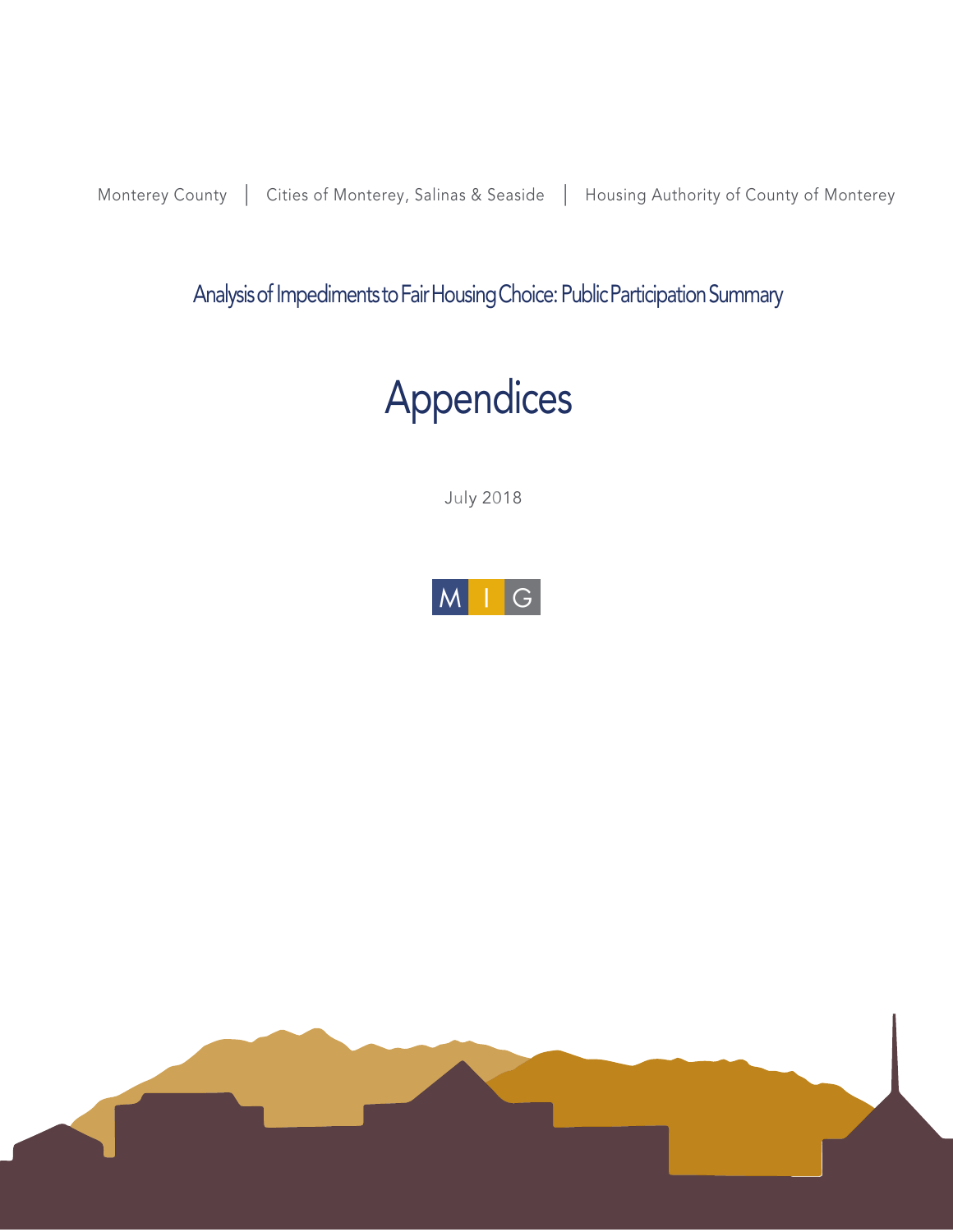# Appendix A: Contacted Stakeholders and Service Providers across Monterey County

| <b>Type</b>   | Name                                           | <b>Location/Service Area</b>                      |  |
|---------------|------------------------------------------------|---------------------------------------------------|--|
| Housing       | <b>ECHO Housing</b>                            | Monterey County<br>Monterey and Santa Cruz County |  |
| Advocates     | Habitat for Humanity                           |                                                   |  |
|               | Habitat for Humanity Monterey                  | Monterey County                                   |  |
|               | Housing Choices Coalition for People           | Monterey County                                   |  |
|               | with Developmental Disabilities                |                                                   |  |
|               | Interim Inc.                                   | Monterey County                                   |  |
|               | Mid-Peninsula Housing Corporation              | Monterey and Santa Cruz County                    |  |
|               | <b>Project Sentinel</b>                        | Northern California                               |  |
| Housing       | Catalyst Apartments (Interim, Inc.)            | Salinas                                           |  |
| Developments  | <b>CHISPA</b>                                  | Central Coast                                     |  |
| and           | Creekbridge Homes                              | Salinas                                           |  |
| Community     | Eden Housing                                   | Northern California                               |  |
| Development   | Harrod Construction                            | Salinas                                           |  |
| Corporations  | Las Casas de Madera                            | Salinas                                           |  |
|               | Lupine Gardens Apartments                      | Salinas                                           |  |
|               | Mariposa Apartments                            | Salinas                                           |  |
|               | Northridge Park                                | Salinas                                           |  |
|               | Pointe at Hardin Ranch                         | Salinas                                           |  |
|               | Valley Mobile Home Park                        | Gonzales                                          |  |
|               | Villa San Miguel                               | King City                                         |  |
| Community     | Access Monterey Peninsula                      | Monterey Peninsula                                |  |
| Organizations | <b>Access Support Network</b>                  | Central Coast                                     |  |
| and           | Action Inspiring Change                        | Monterey County                                   |  |
| Nonprofits    | Alliance on Aging                              | Monterey County<br>Monterey County                |  |
|               | American Red Cross - Monterey                  |                                                   |  |
|               | Chapter                                        |                                                   |  |
|               | The Blind & Visually Impaired Center of        | Monterey County                                   |  |
|               | Monterey County Inc.                           |                                                   |  |
|               | Boys and Girls Club                            | Monterey County                                   |  |
|               | <b>Building Healthy Communities</b>            | East Salinas                                      |  |
|               | Initiative                                     |                                                   |  |
|               | The Carmel Foundation                          | Carmel                                            |  |
|               | CASA of Monterey County                        | Monterey County                                   |  |
|               | Center for Community Advocacy                  | Monterey and Santa Cruz County                    |  |
|               | Central Coast Center for Independent<br>Living | <b>Central Coast</b>                              |  |
|               | Central Coast YMCA                             | Central Coast                                     |  |
|               | Cesar Chavez Foundation                        | National                                          |  |
|               | Clinica de Salud Del Valle                     | Monterey County                                   |  |
|               | Communities for Sustainable Monterey<br>County | Monterey County                                   |  |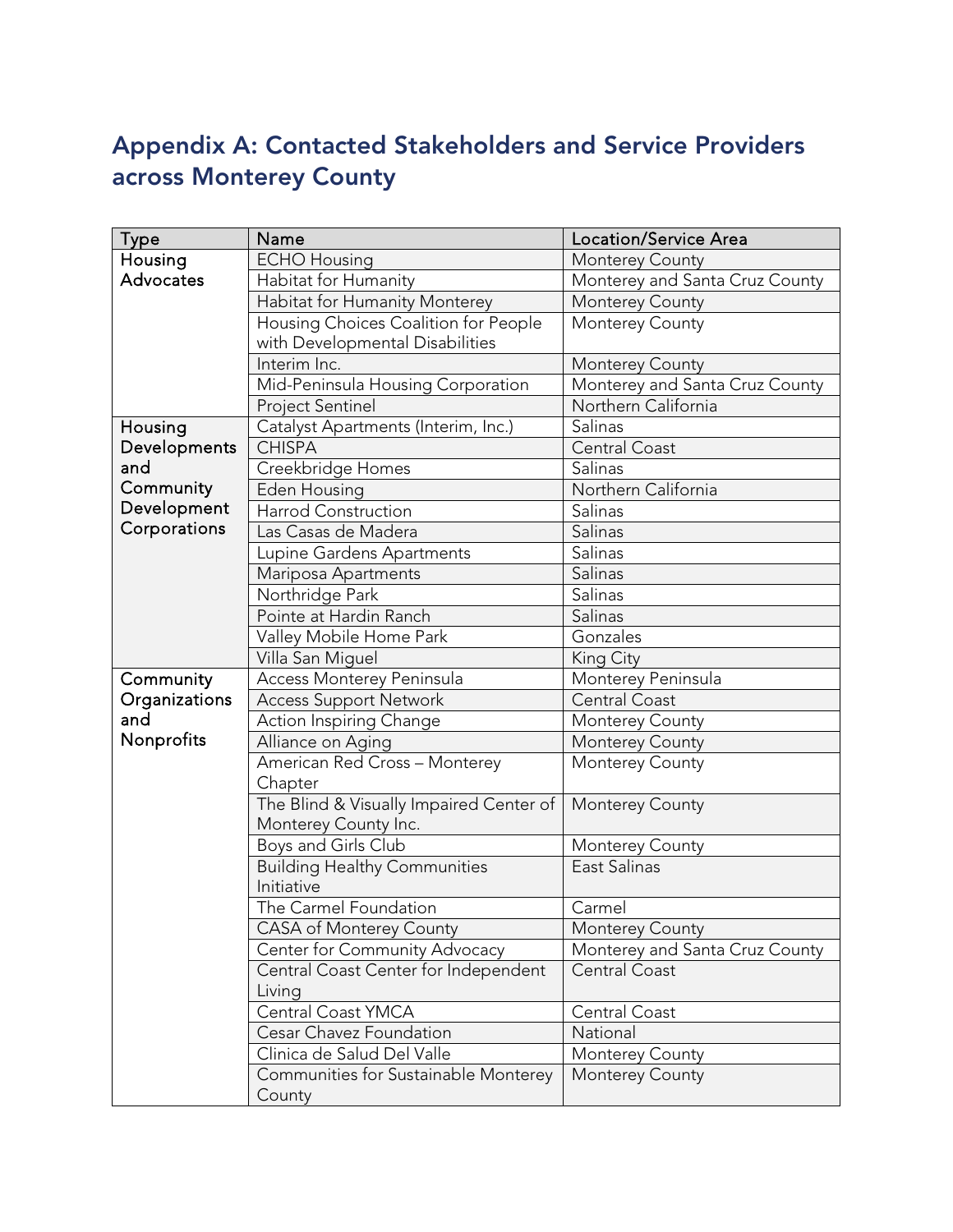|                                                    | Community Alliance for Safety and                                | Monterey County        |
|----------------------------------------------------|------------------------------------------------------------------|------------------------|
|                                                    | Peace                                                            |                        |
|                                                    | Community Foundation for Monterey<br>County                      | <b>Monterey County</b> |
|                                                    | <b>Community Human Services</b>                                  | <b>Monterey County</b> |
|                                                    | Community Partnership for Youth                                  | Seaside                |
|                                                    | <b>COPA</b>                                                      | Central Coast          |
|                                                    | Family Resource Center                                           | East Salinas           |
|                                                    | First Mayor's House                                              | Salinas                |
|                                                    | Food Bank for Monterey County                                    | Monterey County        |
|                                                    | Gateway Center                                                   | Monterey County        |
|                                                    | <b>Housing Choices</b>                                           | Central Coast          |
|                                                    | Housing Development Consulting<br>Corporation of Monterey County | Monterey County        |
|                                                    | Latino Social Workers of Monterey<br>County                      | Monterey County        |
|                                                    | League of United Latin American<br>Citizens                      | Salinas                |
|                                                    | Legal Services for Seniors                                       | Monterey County        |
|                                                    | Lyceum of Monterey County                                        | <b>Monterey County</b> |
|                                                    | Meals on Wheels of the Peninsula                                 | Monterey Peninsula     |
|                                                    | Meals on Wheels of the Salinas Valley                            | South County           |
|                                                    | Monterey Bay Community Power                                     | Monterey County        |
|                                                    | Non-profit Alliance of Monterey<br>County                        | Monterey County        |
| Pajaro Street Wellness Center (Interim<br>$lnc.$ ) |                                                                  | Salinas                |
|                                                    | Partners for Peace                                               | <b>Monterey County</b> |
|                                                    | Rancho Cielo                                                     | Monterey County        |
|                                                    | Restorative Justice Partners, Inc.                               | Monterey County        |
|                                                    | Salvation Army                                                   | Soledad                |
|                                                    | Samz School of Music Inc.                                        | Salinas                |
|                                                    | South County OutReach Effort                                     | South County           |
|                                                    | Taylor Farms Family Health & Wellness<br>Center                  | Gonzales               |
|                                                    | United Way Monterey County                                       | Monterey County        |
|                                                    | The Village Project Inc.                                         | Seaside                |
|                                                    | <b>YWCA</b>                                                      | <b>Monterey County</b> |
| Educational                                        | Cal State Monterey Bay                                           | Monterey County        |
| Institutions                                       | Central Coast College                                            | Salinas                |
|                                                    | Gonzales Unified School District                                 | Gonzales               |
|                                                    | Hartnell College                                                 | Salinas                |
|                                                    | Monterey Peninsula Unified School<br>District                    | Monterey Peninsula     |
| Faith-Based                                        | Cypress Church of Gonzales Inc.                                  | Gonzales               |
| Organization                                       | Episcopal Church in the Diocese of El<br>Camino Real             | Gonzales               |
|                                                    | Iglesia Episcoal Jesus del Valle                                 | Gonzales               |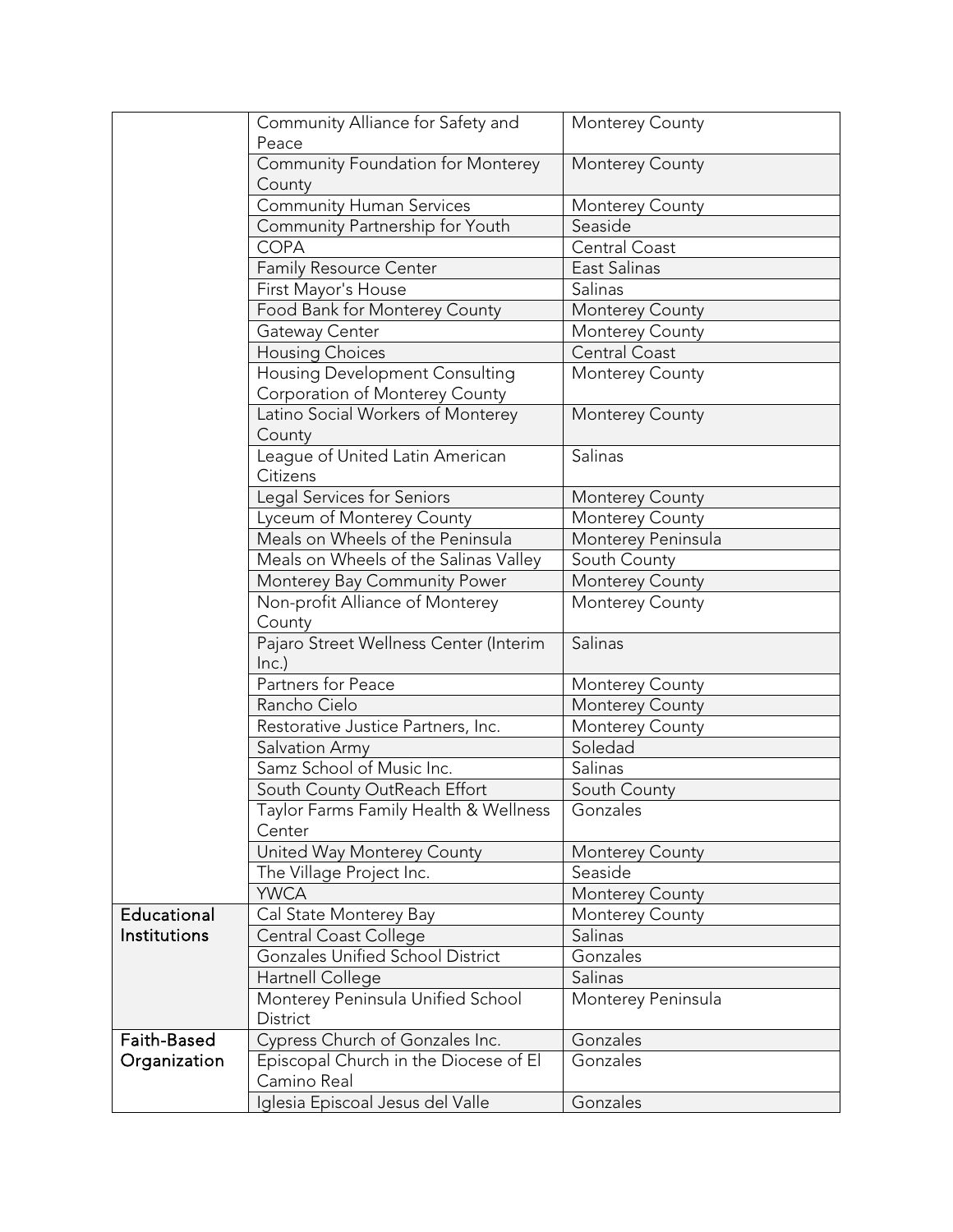|                  | Gonzales Apostolic Church                 | Gonzales               |
|------------------|-------------------------------------------|------------------------|
|                  | The Gonzales Community Church             | Gonzales               |
|                  | Iglesia Episcopal Jesus del Valle         | Gonzales               |
|                  | King City Community Church                | King City              |
|                  | Sacred Heart Parish                       | Salinas                |
|                  | Seaside Community Church                  | Seaside                |
|                  | St. Mary of the Nativity Catholic         | Salinas                |
|                  | Church                                    |                        |
|                  | St. Theodore Catholic Church              | Gonzales               |
| Farm Worker      | California Coalition for Rural Housing    | Statewide              |
| Organizations    | California Rural Legal Assistance         | Statewide              |
|                  | Farmworker Institute of Education and     | Statewide              |
|                  | Leadership Development                    |                        |
|                  | Monterey Bay Central Labor Council        | <b>Monterey County</b> |
|                  | Monterey County Farm Bureau               | Monterey County        |
|                  | Rural Development Center (Agriculture     | Salinas                |
|                  | and Land-Based Training Association)      |                        |
|                  | <b>United Farm Workers</b>                | Statewide              |
| Public           | Castroville Library                       | Castroville            |
| Agencies and     | City of Monterey                          | City of Monterey       |
| Elected          | City of Salinas                           | Salinas                |
| <b>Officials</b> | City of Seaside                           | Seaside                |
|                  | <b>Community Development Advisory</b>     | Seaside                |
|                  | Committee                                 |                        |
|                  | Community Development Department          | Salinas                |
|                  | Community and Economic                    | Soledad                |
|                  | Development Department                    |                        |
|                  | Community Planning and Building           | Carmel                 |
|                  | Department                                |                        |
|                  | County of Monterey                        | <b>Monterey County</b> |
|                  | Department of Planning and<br>Development | Gonzales               |
|                  | Department of Planning and                | Greenfield             |
|                  | Development                               |                        |
|                  | Gonzales City Councilmembers              | Gonzales               |
|                  | Gonzales Library                          | Gonzales               |
|                  | Housing Authority of the County of        | Monterey County        |
|                  | Monterey                                  |                        |
|                  | Housing Division of the City of           | City of Monterey       |
|                  | Monterey                                  |                        |
|                  | <b>HUD</b>                                | National               |
|                  | King City Community Development           | King City              |
|                  | Department                                |                        |
|                  | Monterey County Department of             | Monterey County        |
|                  | Social and Employment Services            |                        |
|                  | Monterey County Free Libraries            | Monterey County        |
|                  | Monterey County Housing Authority         | Monterey County        |
|                  | Development Corporation                   |                        |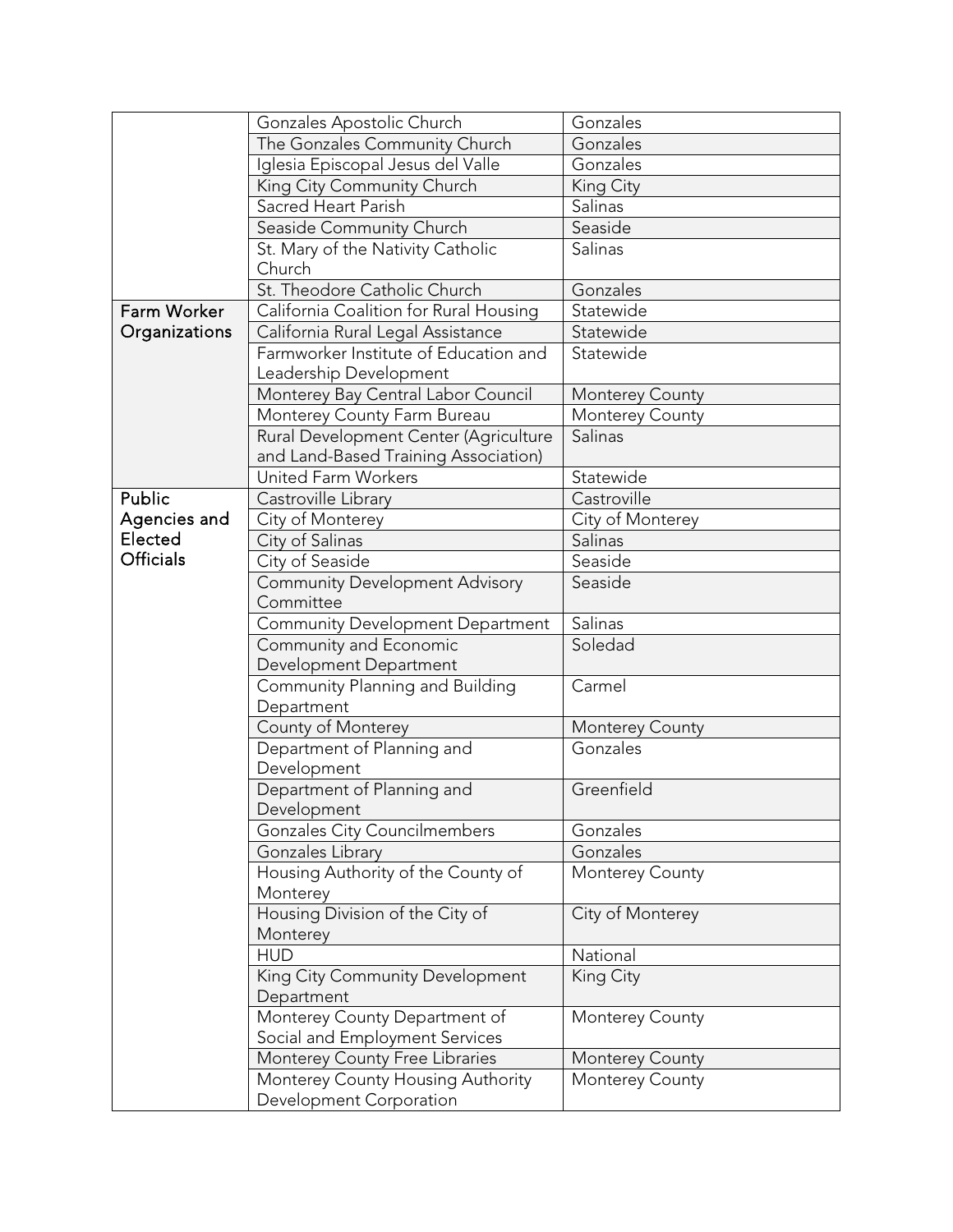|                      | Monterey County Migrant Seasonal                         | Monterey County                    |
|----------------------|----------------------------------------------------------|------------------------------------|
|                      | <b>Head Start Office</b>                                 |                                    |
|                      | Monterey County Office of Housing                        | Monterey County                    |
|                      | and Economic Development                                 |                                    |
|                      | Monterey Public Library                                  | City of Monterey                   |
|                      | Office of the City Manager                               | Salinas                            |
|                      | Salinas City Elementary School District                  | Salinas                            |
|                      | Salinas Senior Center                                    | Salinas                            |
|                      | Seaside Homeless Committee                               | Seaside                            |
|                      | Seaside Community Development                            | Seaside                            |
|                      | <b>Advisory Committee</b>                                |                                    |
| Realtors and         | Carmel Chamber of Commerce                               | Carmel                             |
| <b>Business</b>      | <b>Central Coast Builders Association</b>                | Central Coast                      |
| Organizations        | <b>CSUMB Small Business Development</b>                  | <b>Monterey County</b>             |
|                      | Gloria Moore Realtors                                    |                                    |
|                      | The Gonzales Chamber of Commerce                         | Gonzales                           |
|                      | Hispanic Chamber of Commerce,                            | Monterey County                    |
|                      | Monterey County                                          |                                    |
|                      | Monterey County Association of                           | Monterey County                    |
|                      | Realtors                                                 |                                    |
|                      | Salinas Valley Chamber of Commerce                       | Salinas                            |
|                      | <b>SPARC</b>                                             |                                    |
|                      | <b>SUBA</b>                                              | Salinas                            |
|                      |                                                          |                                    |
| Tenant               |                                                          |                                    |
|                      | <b>Housing Resource Center</b>                           | Monterey County<br>Monterey        |
| Organizations        | Monterey Vista Neighborhood<br>Association               |                                    |
|                      | Salvation Army - Good Samaritan                          | Sand City                          |
|                      | Center                                                   |                                    |
|                      |                                                          | Statewide                          |
|                      | Tenants Together - Tenant<br>Foreclosure Hotline         |                                    |
| Homeless             | Dorothy's Place, Franciscan Workers of                   |                                    |
| <b>Services</b>      | Junipero Sera                                            |                                    |
|                      | Monterey County Coalition of                             | Monterey County                    |
|                      | Homeless Service Providers                               |                                    |
|                      | <b>Monterey County Homeless Services</b>                 | <b>Monterey County</b>             |
|                      |                                                          | <b>Monterey County</b>             |
|                      | Monterey County Homeless Union<br>Peacock Acres          |                                    |
|                      | Shelter outreach Plus                                    |                                    |
|                      | Second Chance                                            |                                    |
| <b>Media Outlets</b> | Kion 5/46                                                | Salinas                            |
|                      | <b>KSBW</b>                                              | Salinas                            |
|                      |                                                          |                                    |
|                      | The Monterey County Herald<br>The Monterey County Weekly | Monterey County<br>Monterey County |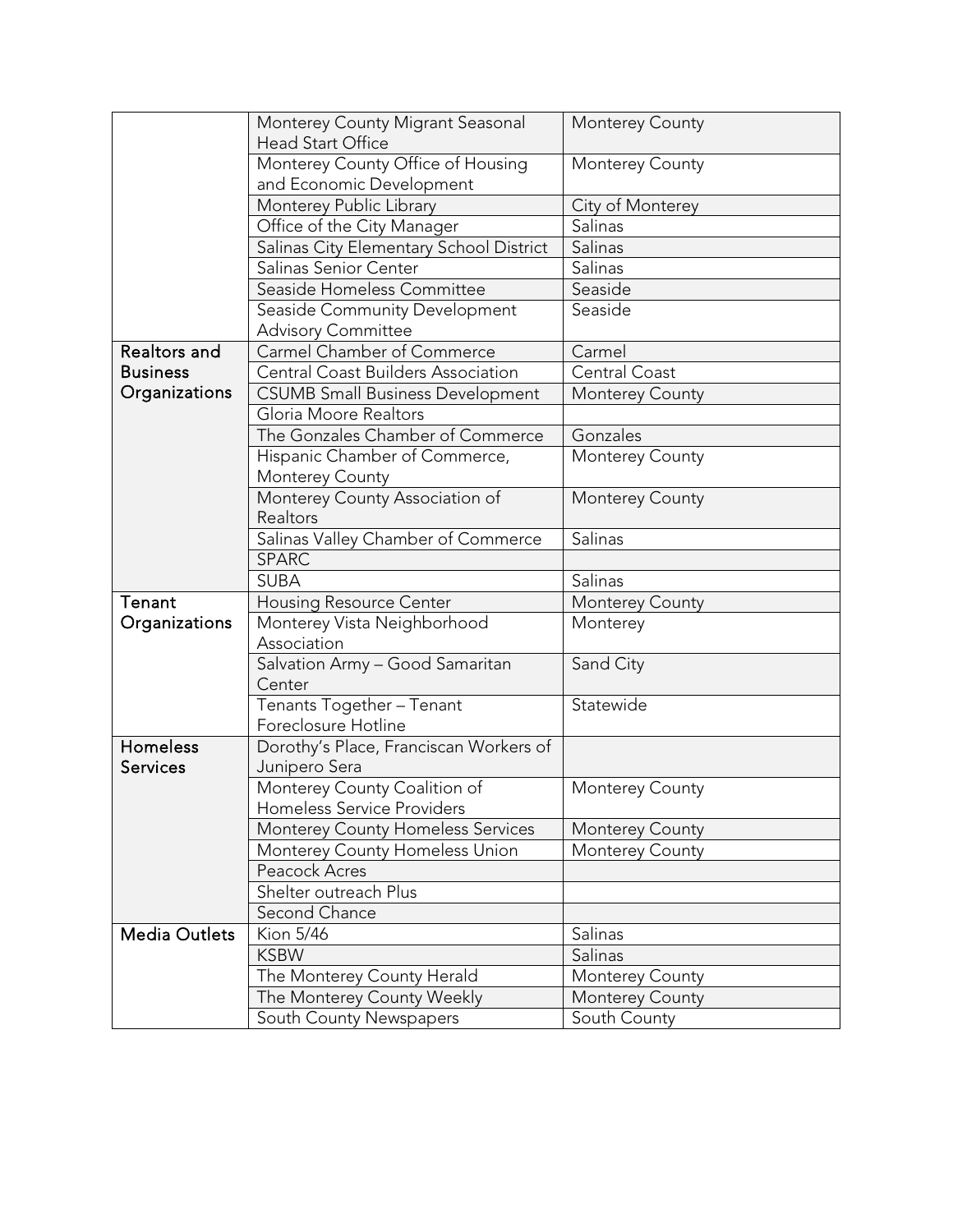# Appendix B: Participating Agencies, Groups and **Organizations**

Below is a list of all agencies, groups and organizations that participated in one or more of the AI engagement activities.

| Agency/Organization        | Agency/Organization      | Service Area    | Form of            |
|----------------------------|--------------------------|-----------------|--------------------|
|                            | <b>Type</b>              |                 | Participation      |
| Alliance on Aging          | Community                | Monterey        | Monterey           |
|                            | Organization             | County          | Community          |
|                            |                          |                 | Workshop           |
| California Rural Legal     | Farm Worker              |                 | Gonzales           |
| Assistance, Inc.           | Organization             |                 | Community          |
|                            |                          |                 | Workshop           |
| Central Coast Center for   | Community                | Central Coast   | Stakeholder        |
| Independent Living         | Organization             |                 | Interview          |
| City of Monterey           | Public Agency            | City of         | Monterey           |
|                            |                          | Monterey        | Community          |
|                            |                          |                 | Workshop           |
| City of Salinas            | Public Agency            | City of Salinas | Seaside Partner    |
|                            |                          |                 | Forum              |
| City of Seaside            | Public Agency            | City of Seaside | Seaside Partner    |
|                            |                          |                 | Forum              |
| Coalition of Homeless      | <b>Homeless Services</b> | Monterey and    | Stakeholder        |
| <b>Services Providers</b>  |                          | San Benito      | Interview          |
|                            |                          | County          |                    |
| Community                  | Public Agency            | Seaside         | Seaside Partner    |
| Development Advisory       |                          |                 | Forum              |
| Committee                  |                          |                 |                    |
| Community Human            | Community                | Monterey        | Stakeholder        |
| Services                   | Organization             | County          | Interview          |
| County of Monterey         | Public Agency            | Monterey        | Gonzales           |
|                            |                          | County          | Community          |
|                            |                          |                 | Workshop           |
| Del Pro Business           | <b>Business</b>          | Statewide       | Gonzales           |
| Solutions                  |                          |                 | Community          |
|                            |                          |                 | Workshop           |
| East Salinas Building      | Community                | East Salinas    | Stakeholder        |
| <b>Healthy Communities</b> | Organization             |                 | Interview          |
| <b>ECHO Housing</b>        | Housing Advocate         | Monterey        | Stakeholder        |
|                            |                          | County          | Interview, Partner |
|                            |                          |                 | Forum, Four        |
|                            |                          |                 | Community          |
|                            |                          |                 | Workshops          |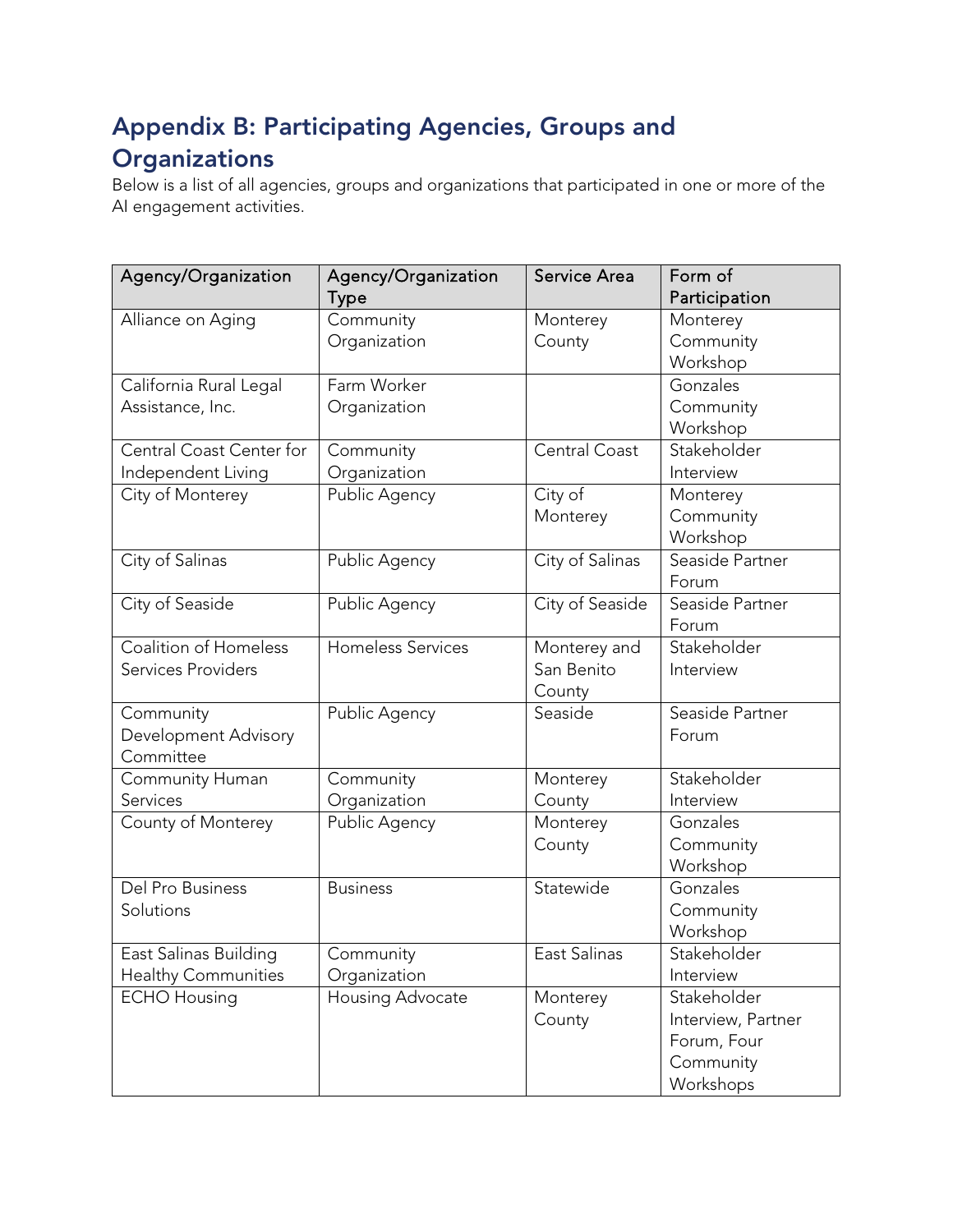| Housing Authority of    | Public Agency           | Monterey      | Castroville     |
|-------------------------|-------------------------|---------------|-----------------|
| Monterey County         |                         | County        | Community       |
|                         |                         |               | Workshop        |
| <b>HUD</b>              | Public Agency           | National      | Monterey        |
|                         |                         |               | Community       |
|                         |                         |               | Workshop        |
| Legal Services for      | Community               | Monterey      | Seaside Partner |
| Seniors                 | Organization            | County        | Forum           |
| Maria J. Torres Gil     | Community               | Salinas       | Salinas Partner |
| <b>Community Center</b> | Organization            |               | Forum           |
| Meals on Wheels Salinas | Community               | South County  | Castroville     |
| Valley                  | Organization            |               | Community       |
|                         |                         |               | Workshop        |
| MidPen Housing          | Housing Advocate        | Monterey and  | Stakeholder     |
| Corporation             |                         | Santa Cruz    | Interview       |
|                         |                         | County        |                 |
| Monterey Bay Economic   | Community               | Monterey, San | Stakeholder     |
| Partnership             | Organization            | Benito and    | Interview       |
|                         |                         | Santa Cruz    |                 |
|                         |                         | County        |                 |
| Monterey County Free    | Public Agency           | Monterey      | Gonzales        |
| Libraries               |                         | County        | Community       |
|                         |                         |               | Workshop        |
| Monterey Peace and      | Community               | Monterey      | Monterey        |
| Justice Center          | Organization            | County        | Community       |
|                         |                         |               | Workshop        |
| Monterey Peninsula      | Community               | Monterey      | Monterey        |
| <b>Renters United</b>   | Organization            | Peninsula     | Community       |
|                         |                         |               | Workshop        |
| <b>NAACP</b>            | Social Justice Advocate | National      | Monterey        |
|                         |                         |               | Community       |
|                         |                         |               | Workshop        |
| Reuters                 | News Outlet             | National      | Monterey        |
|                         |                         |               | Community       |
|                         |                         |               | Workshop        |
| Seaside Homeless        | Public Agency           | Seaside       | Seaside Partner |
| Committee               |                         |               | Forum           |
| South County            | News Outlet             | South County  | Gonzales        |
| Newspapers              |                         |               | Community       |
|                         |                         |               | Workshop        |
| United Way              | Community               | Monterey      | Castroville     |
|                         | Organization            | County        | Community       |
|                         |                         |               | Workshop        |
| Veterans Transition     | Community               | Monterey      | Stakeholder     |
| Center                  | Organization            | County        | Interview       |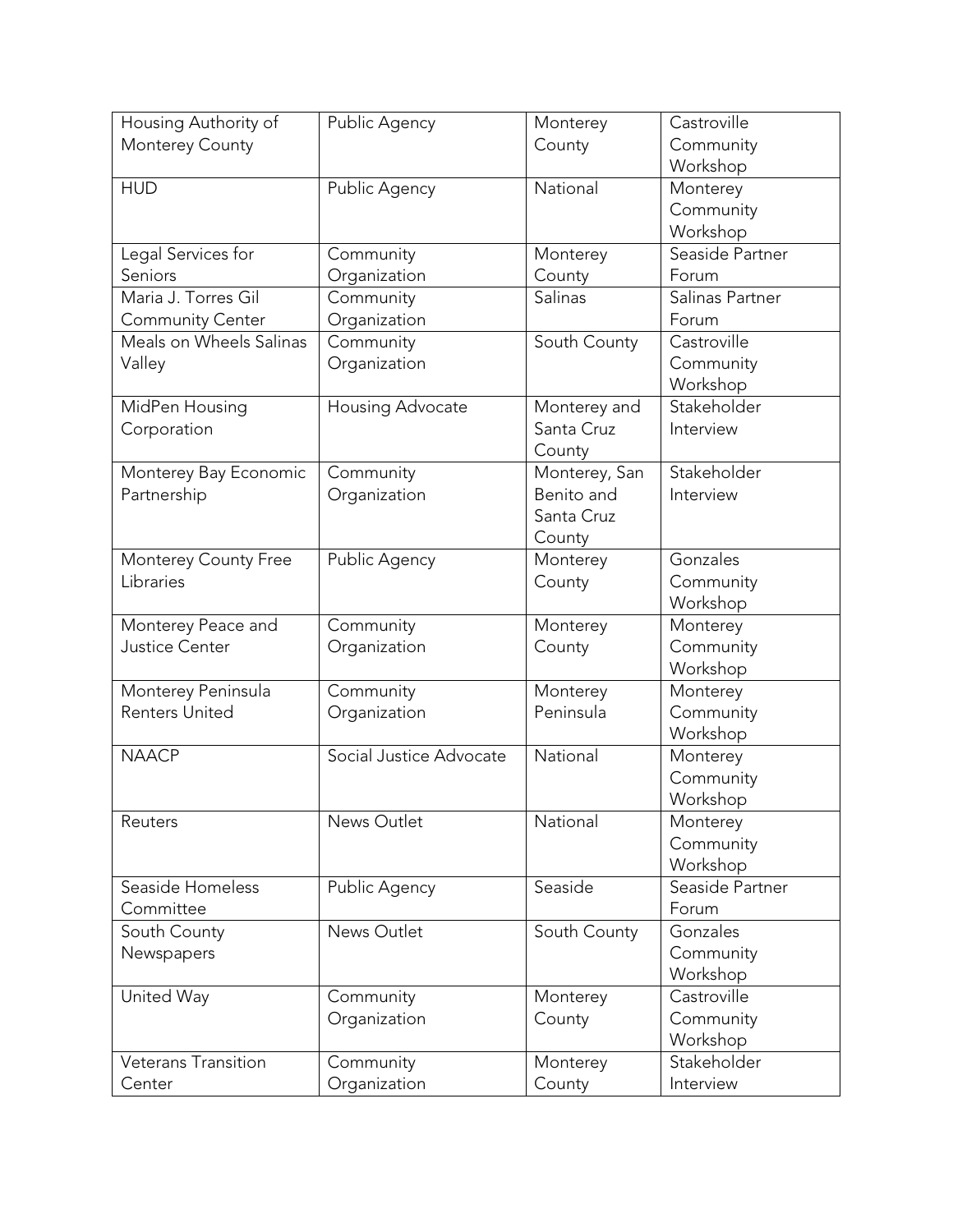# Appendix C: Summary of Stakeholder Interviews Monterey County Analysis of Impediments (AI) to Fair Housing Choice

## Summary of Stakeholder Interviews

# April 2018

Between February and March 2018, MIG, Inc. conducted interviews with key housing and community stakeholders to gather their insights into housing barriers, housing discrimination and fair housing priorities across Monterey County. A list of the eight stakeholders interviewed is included below.

| Organization                                          | Stakeholder Name & Title                      |
|-------------------------------------------------------|-----------------------------------------------|
| <b>Central Coast Center for</b><br>Independent Living | Elza Quezada, President                       |
| <b>Coalition of Homeless Services</b>                 |                                               |
| Providers                                             | Katherine Thoeni, Executive Officer           |
| <b>Community Human Services</b>                       | Robin McCrae, Chief Executive Officer         |
| East Salinas Building Healthy<br>Communities          | Cesar Lara, Hub Manager                       |
| Eden Council for Hope and                             |                                               |
| Opportunity (ECHO)                                    | <b>Emily Garnica, Housing Counselor</b>       |
| MidPen Housing Corporation                            | Betsy Wilson, Director of Housing Development |
| Monterey Bay Economic<br>Partnership                  | Matt Huerta, Housing Program Manager          |
|                                                       |                                               |
| <b>Veterans Transition Center</b>                     | Bobby Merritt, Housing Manager                |

Each interview subject was asked nine questions. They were assured that their responses would be summarized only in aggregate, and therefore they were encouraged to speak freely.

The following is a summary of major ideas, thoughts and themes that emerged from these interviews, organized by question.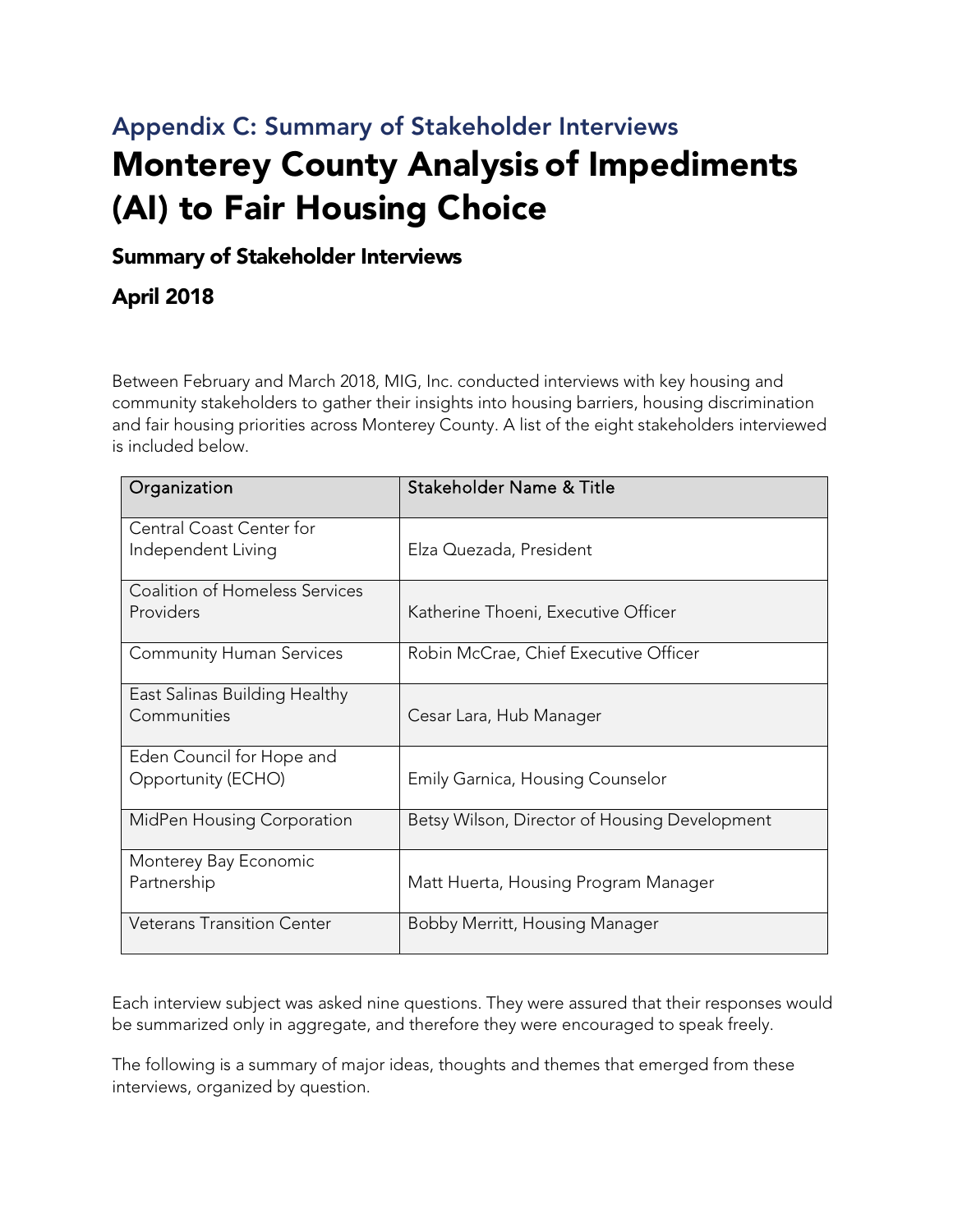#### 1. Briefly, please describe your agency's role in addressing fair housing needs in the region. What geographic area and mix of clients do you serve?

- Monterey Bay Economic Partnership (MBEP) implements and develops advocacy networks for residents and business leaders to move policy forward and to produce housing units. They operate in 17 jurisdictions in Monterey County. MBEP also works with the Monterey Bay Housing Trust Fund, a new \$11 million fund for affordable housing developers.
- ECHO is an approved organization of the U.S. Housing and Urban Development (HUD) Department that provides dispute resolution services, mediation, housing counseling for tenant/landlord services and fair housing services. They investigate fair housing complaints and provide fair housing resources to individuals in need. ECHO has been operating in the Bay Area for 50 years, and they started working in Monterey County in the fall of 2017.
- Community Human Services (CHS) is a large behavioral health service agency that works on mental health, substance abuse and homeless youth issues. They are the only homeless youth service provider in Monterey County. They provide temporary shelter, and conduct street outreach, counseling, drug education, health education and sex education.
- The Veterans Transition Center (VTC) provides services for homeless veterans and their families. They offer transitional housing and case management programs for veterans so that the they can once again become employable, productive members of the community. VTC works with veterans across all of Monterey County.
- MidPen Housing is a leading non-profit developer, owner and manager of high-quality affordable housing. MidPen builds rental housing for people earning 60% of Area Median Income (AMI). They operate in 11 counties in and around the Bay Area.
- Central Coast Center for Independent Living (CCCIL) promotes the independence of people with disabilities by supporting their equal and full participation in life. CCCIL provides advocacy, education, and support to people with disabilities, their families, and the community. They operate in three counties, including Santa Cruz, San Benito and Monterey County.
- East Salinas Building Healthy Communities (BHC) is a community driven initiative, grounded in a strong local history of community advocacy and active partnerships between residents, private organizations, and public agencies. BHC provides community members with a variety of resources and supports to address housing needs and other issues.
- The Coalition of Homeless Service Providers (CHSP) is a group of private non-profit and public organizations working together to address the complex issues of homelessness. The CHSP and its agency members serve low-income and homeless individuals and families of all races and ethnicities throughout Monterey and San Benito Counties.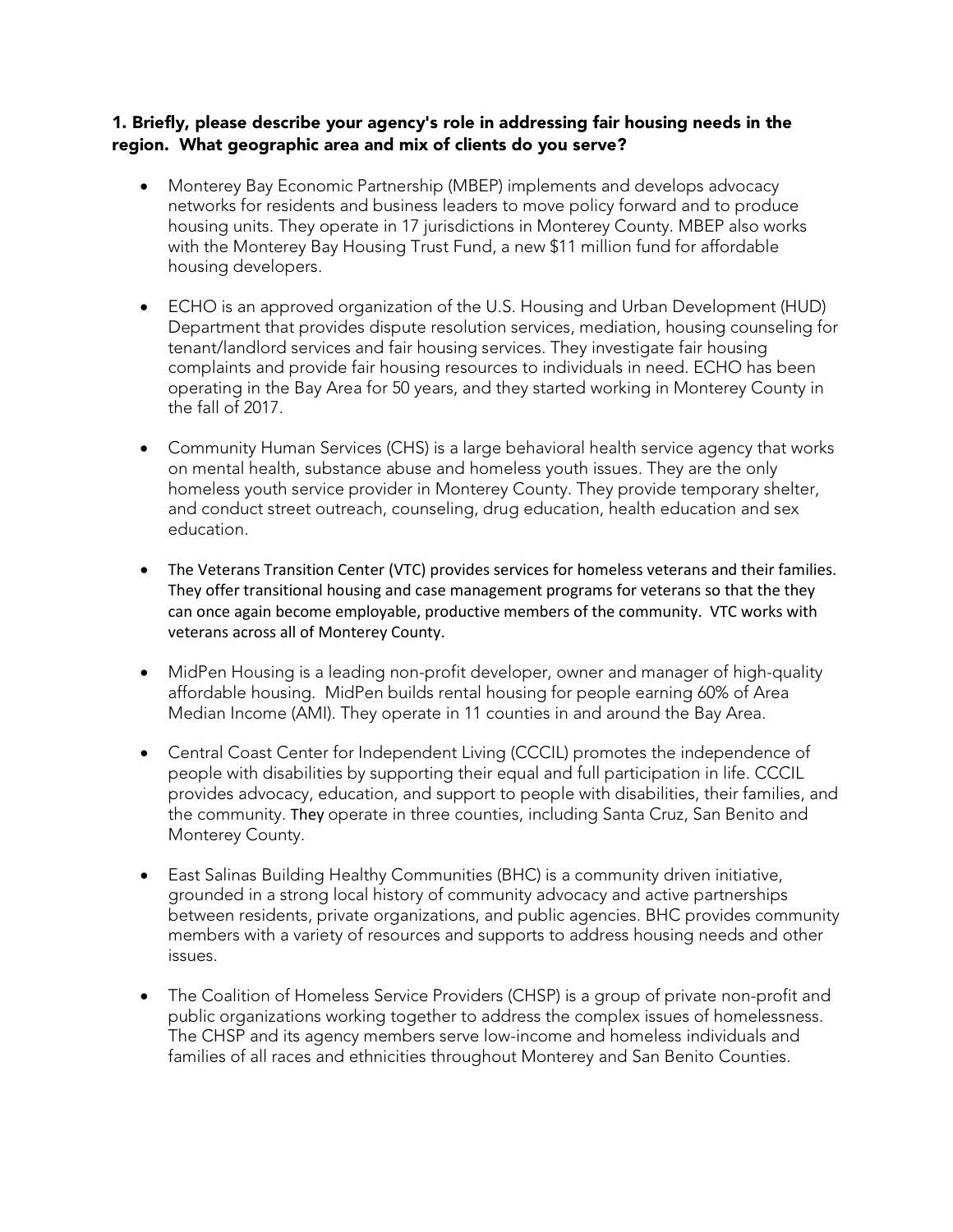#### 2. Overall, what do you find to be the greatest challenges to building community awareness about fair housing in your communities?

- The biggest challenge is getting people to come forward and seek help for housing issues because many people are fearful of being evicted.
- There is still a problem with the stigma against homeless people and with "NIMBYists" trying to move the homeless out.
- The face of homelessness is changing and no longer confined to the stereotypes of the mentally ill and substance users.
- A big challenge is the lack of affordable housing. Although some populations receive subsidized housing vouchers, those subsidies don't meet the rent levels.
- A huge challenge is the racial stratification that exists in the region. Salinas is more Hispanic while Monterey's population is predominantly Caucasian and older. Seaside has a large African-American population.

#### 3. What are the greatest misconceptions or misunderstandings that you hear in your service area? What do you think may be the sources of this misinformation?

- People have reservations about renting to veterans due to the stigma that all veterans suffer from PTSD or become volatile. However, most veterans have not experienced war or conflict so this "volatile" label is inaccurate.
	- o There was a Yountville incident recently the shooting of a Napa therapist by a veteran – which has intensified concerns for veterans' mental health.
- One interviewed shared that the greatest misconception is that "immigrants and poor folks don't follow the rules." In fact, these communities are more likely to abide by the law for fear of being deported.
	- o Many illegal immigrants do not complain about housing conditions and affordability because they live in fear and do not want to draw attention to themselves
- According to one interviewee, the biggest misconception is about who is homeless since the face of homelessness is changing. A lot of work is needed to demystify who these individuals are through a well-funded media campaign.
- Some racist and bigoted people camouflage their viewpoints by using "NIMBYism" as a proxy. A very diverse workforce commutes to Monterey or Carmel to work, and then travels to less expensive communities to live.
	- o There is a "live/work preference ordinance" that exists in Monterey to ensure housing preference for people who live or work in the city.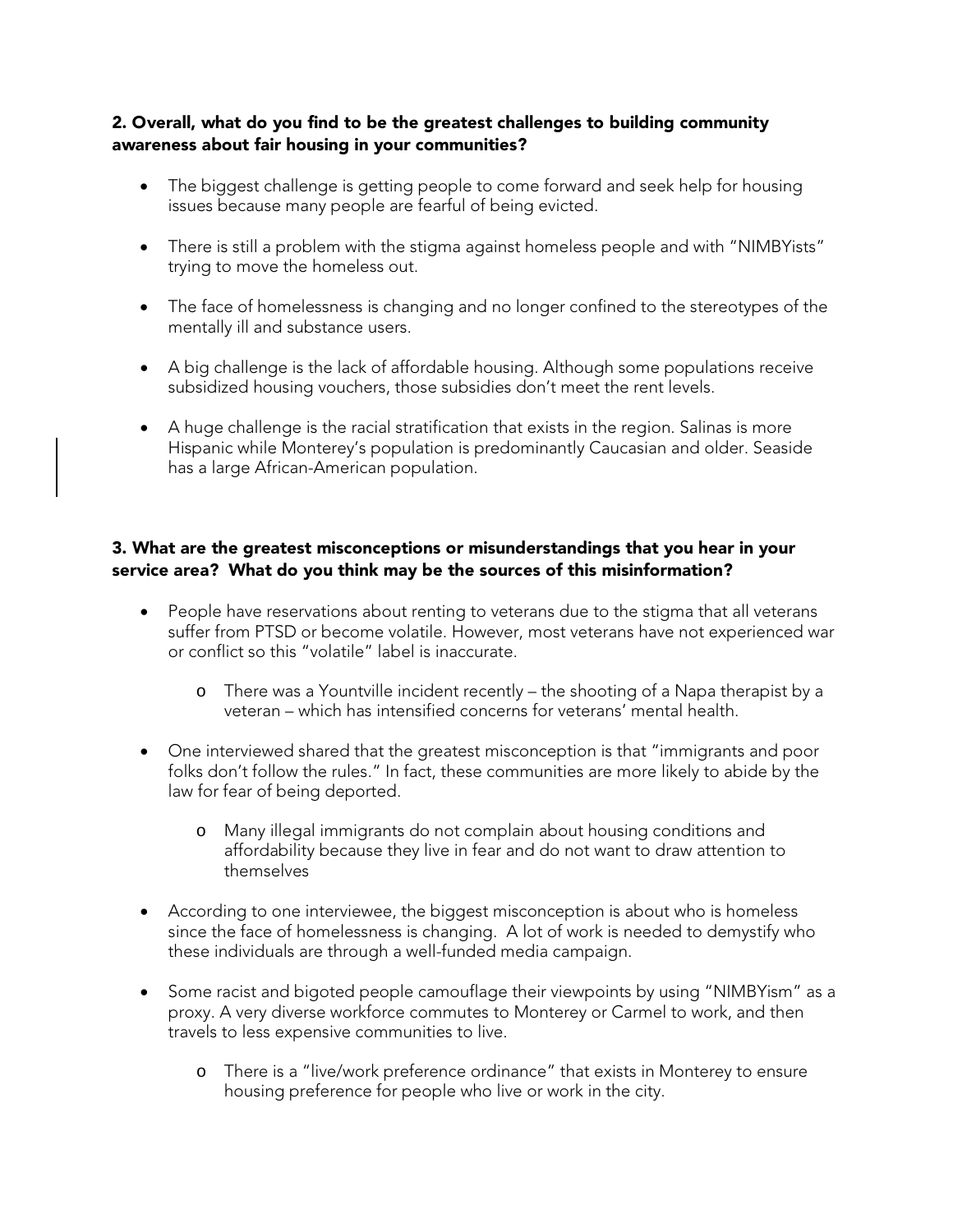#### 4. What are the greatest challenges to your agency in meeting fair housing needs?

- A significant challenge noted by one agency is the fact that a lot of funds are restricted and do not cover housing-related activities such as helping to reunite families or working to prevent homelessness in the first place.
- Our greatest challenge is that we can't build enough housing to meet the demand. It's particularly difficult to build housing in Monterey and Carmel.
	- o Water issues are also being used as a tool to prevent building affordable housing due to the tension of addressing the housing demand without negatively impacting the water supply.
- One interviewee suggested looking at policy- and project-level opportunities to increase the supply of housing.
	- o For example, MBEP is currently working on employee-sponsored housing with major employers who want to build/fund housing for their employees because they are struggling to maintain and recruit employees due to housing issues. An example project includes the Tanimura & Antle project in Spreckels, which is an 800-bed farmworker housing facility.
	- o Major industry leaders are stepping up in the agriculture industry to help provide worker housing.
- Many landlords prefer not to get involved with the Housing Authority or to accept vouchers because of the excessive paperwork.
- Trying to get veterans to housing is a challenge for some community agencies. Public transportation is a part of the problem, especially in the southern cities.
- Many agencies face challenges related to awareness about their scope of services or costs. For example, some community members do not know or understand what ECHO does. They think that it's a legal-related service and they don't know that services are provided free of charge.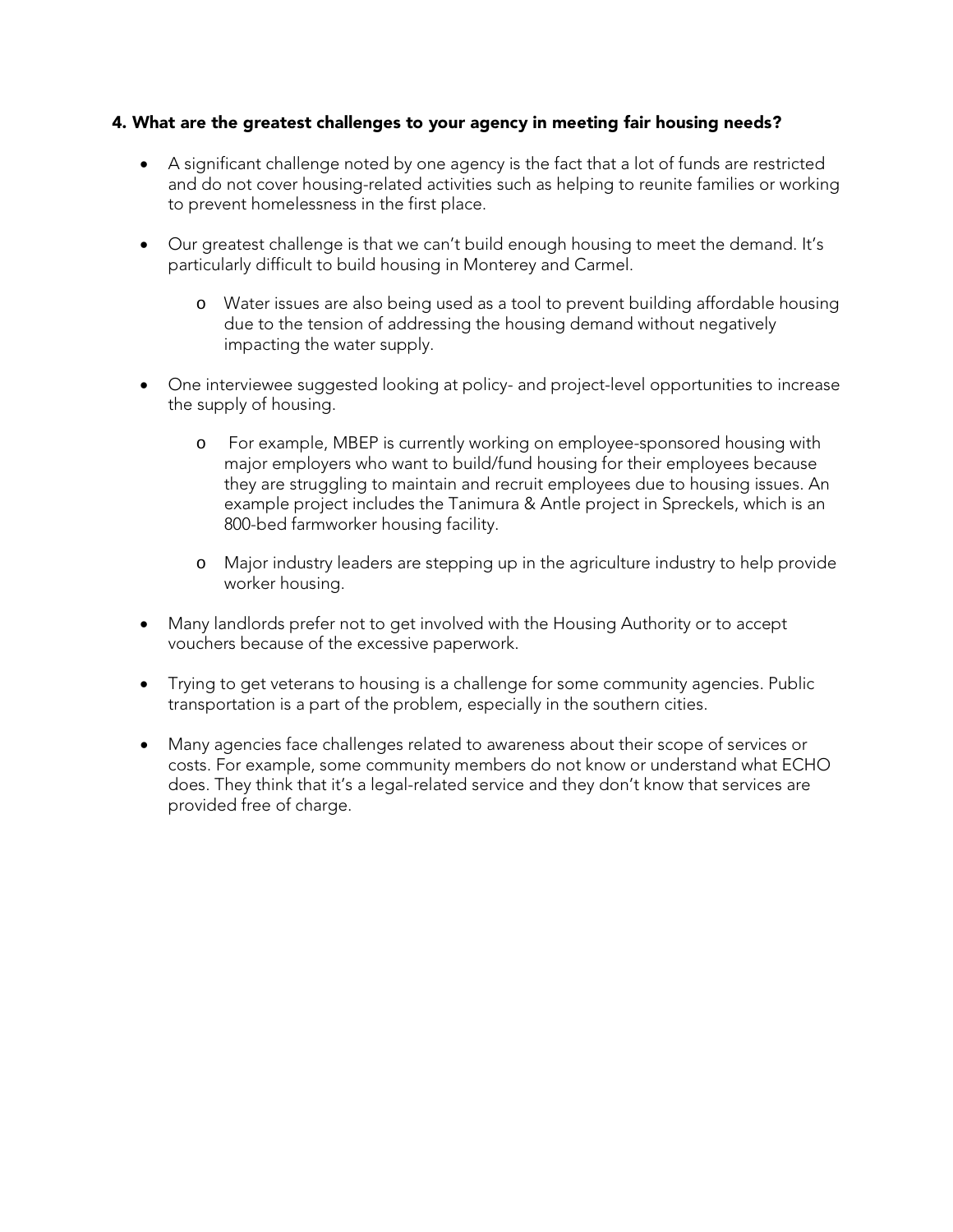#### 5. Which protected classes' needs for fair housing in our region do you believe are relatively well served? Which protected classes have the greatest needs for improved service, and why?

The range of responses provided by interviewees is summarized below. Some interviewees suggested that all protected classes are underserved; however, they offered targeted input on certain protected classes.

#### National Origin Protected Class

- Racial dynamics in the county have an impact on the fair housing situation. One underserved group is the farmworker community that lives in overcrowded and often deplorable housing conditions. Farmworkers are being victimized because of their citizenship status.
- The national origin protected class needs more services and support in Monterey County. There are scare tactics against people who are undocumented, prohibiting them from renting certain units or making housing-related complaints. The Latino "immigrant population in Monterey County experiences a lot of discrimination."
- Farmworkers have the greatest needs. A large portion of farmworkers are undocumented. One interviewer estimated that about 45% of farmworkers are undocumented. Undocumented workers are experiencing a lot more discrimination because of their immigration status and the current federal administration. They are more vulnerable than others to housing discrimination.

#### Veterans

- Race has a lot to do with housing in certain areas, but veterans are in greatest need.
- Transgender veterans are also in need of fair housing services.

#### Other Vulnerable Populations

- Youth are not a protected class, but there is a need for youth rapid re-housing and homeless prevention. There is also a deep need for more family counseling to prevent youth from becoming homeless.
- Additionally, youth don't have the same skill sets as adults to navigate the housing market.
- Seniors, single moms and agricultural workers are in need of the most support.
- There are many older women living in their cars, who may be homeless due to a health problem or job loss.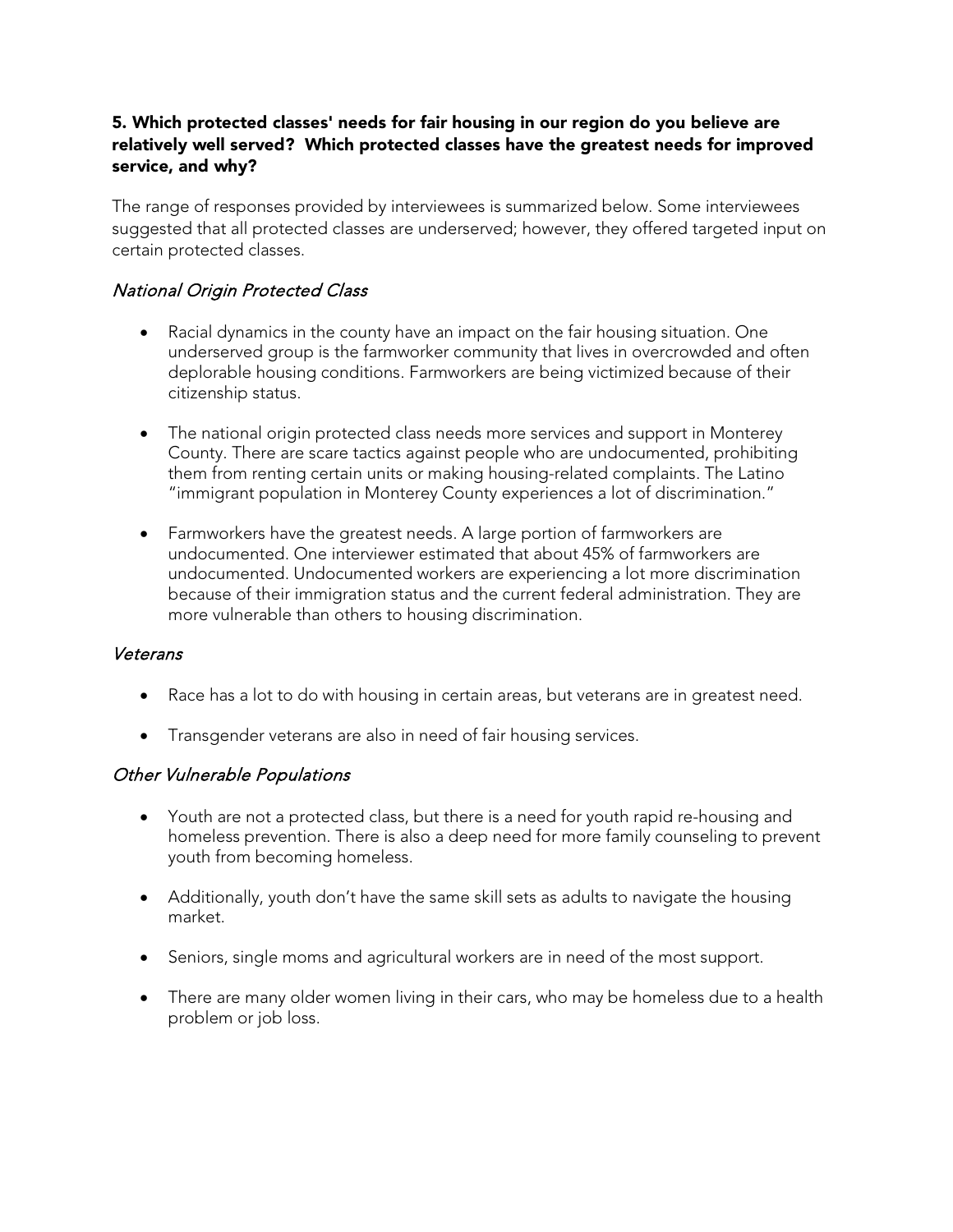#### 6. What community assets exist today that could be better used in addressing fair housing?

#### Raising Community Awareness

- Community education should be the priority. Partners and peers should be educated on what fair housing is and how to address it.
- It's important to educate the public about how other people live and what the housing conditions are for certain communities in the county.
	- o This would help build empathy so that people can relate at a human level.
- We must raise community awareness about the impact and consequences of fair housing issues in the County, as well as the fair housing services available in the community.
- The Housing Watch Report is an informative tool and resource for clients and community agencies.
- The Coalition of Homeless Service Providers is a key organization to help raise awareness about fair housing and access to habitable living conditions.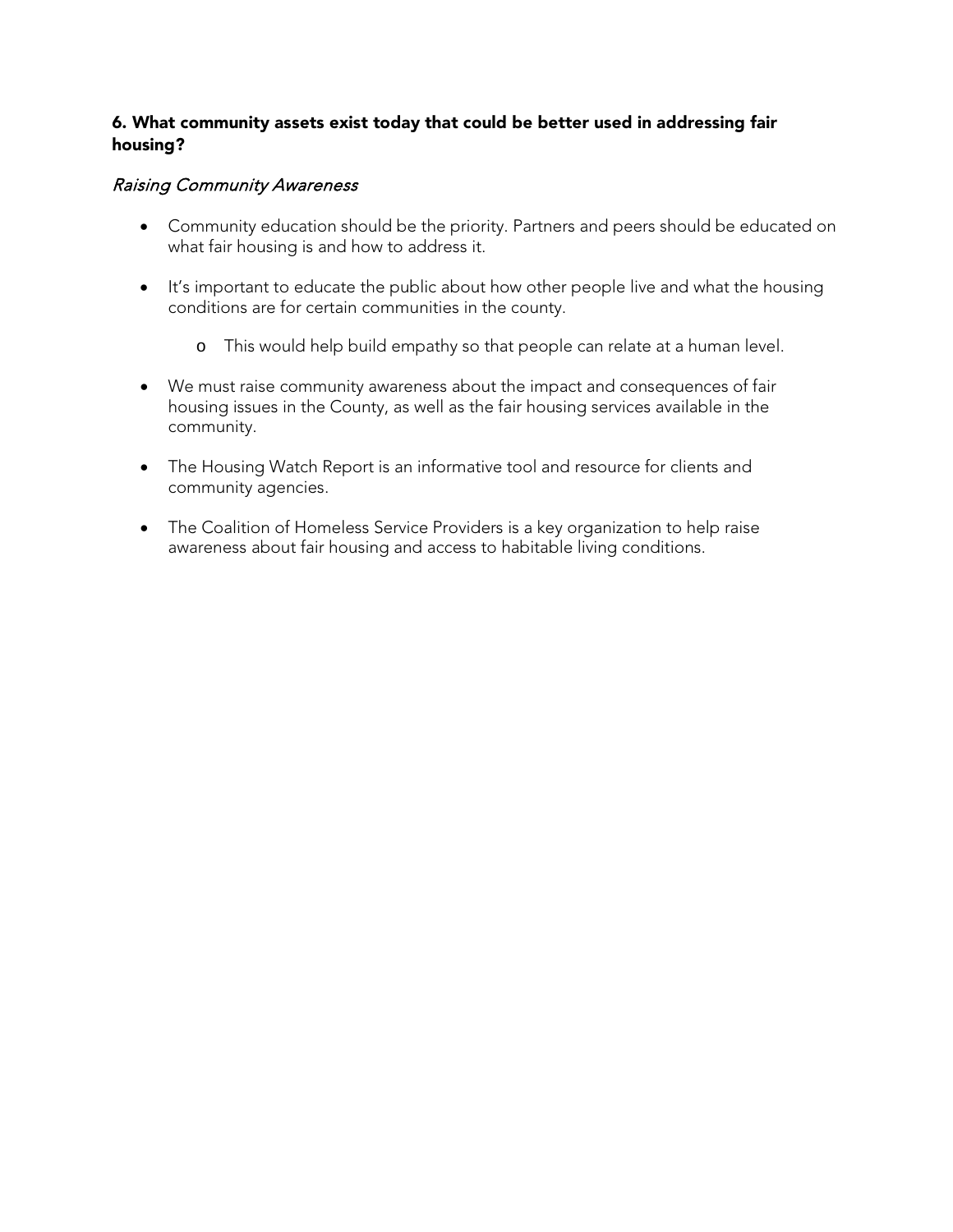#### 7. What types of improvements to inter-agency coordination could improve fair housing service in the region?

- Overall, many interviewees suggested that there is a need for better coordination between housing agencies and nonprofits to address fair housing issues in the county, and particularly the homelessness situation.
- We need to take a regional approach to address housing issues. Monterey and Carmel don't feel like they have to contribute to the housing supply.
- Brining constituents to the table, including city representatives and community organizations, is an important first step.
- The county can improve its leveraging of Community Development Block Grants to address housing needs.
- Many community groups are currently emphasizing the importance of working collaboratively and establishing cross-sector partnerships.
- One interviewee would like to see cities collaborate in a meaningful way to stop "exporting the working poor." Cities need to look at housing through an economic development lens. For instance, the Monterey City Council consists of all Caucasian men that don't want Monterey to grow; and, Carmel Valley is a community of "NIMBYs" that doesn't produce their fair share of housing at various income levels.
- Currently, there is a gap in advocacy efforts with no organization actively advocating for fair housing policies and providing legal aid to aggrieved parties. There is a need for ongoing legal services for individuals who are experiencing discrimination in the county.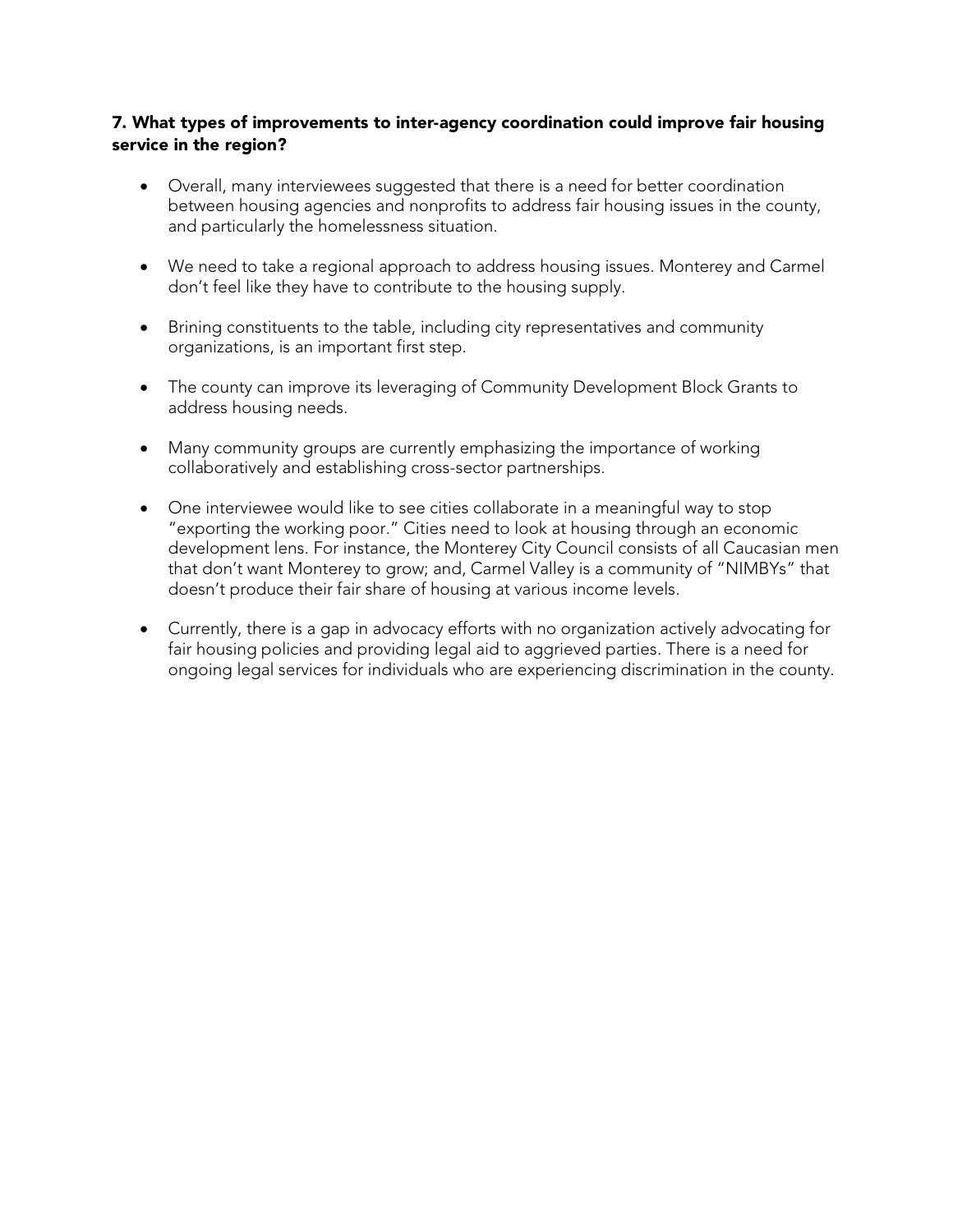#### 8. What are the best ways to promote and outreach for the Analysis of Impediments' (AI) workshops and survey?

- One interviewee suggested the following outreach methods: flyer posting at libraries and community hubs, social media, radio advertisements (e.g., Community Board Group on Spanish radio), and TV advertisements (e.g., local Univision station).
- Social media such as NextDoor.
- Leveraging the outreach efforts of Salinas' current planning projects (e.g., Vision Salinas).
- Newspaper articles, conventional media sources and press releases that draw attention to the issue.
- Partner agency websites, electronic newsletters and e-blasts.
- The local newsletter published by Seaside's City Manager.
- Outreach through community organizations.
	- o It is important to help people understand why they should participate in the workshops and why it is important to them.
- Partner with the County's Veteran Affairs (VA) Office and the VA in Palo Alto.

#### 9. Do you have any additional comments or ideas related to the Analysis of Impediments and the future of fair housing in the region?

#### Public Education and Engagement

- Many people are afraid to complain about code enforcement and housing discrimination issues. The public needs more education and awareness about their housing rights.
- It may be helpful to develop a workshop exercise that gives people insights into the poor living conditions, long commutes and housing instability of low-wage earners. The idea is to create an activity that gives people more insight into the lives of others.
- It's important to report back to the community with the findings gathered through the AI survey, workshops and partner forums.
- We need to make sure that the community workshops are accessible to people of all abilities. There may be a need for sign language or Spanish language interpretation.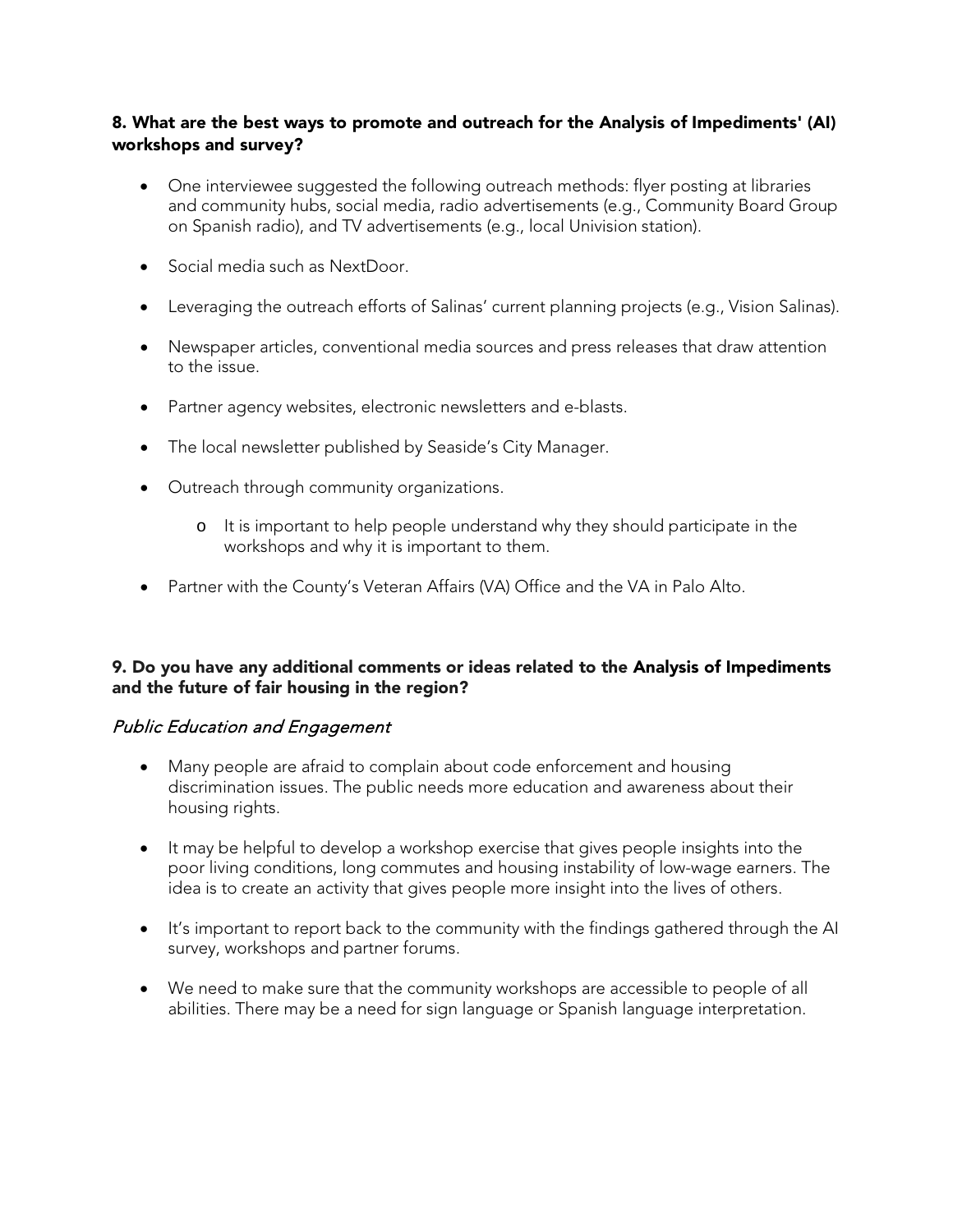#### Additional Comments

- It's important to incorporate accessible, universal design when planning new housing. We need to plan for disabled people, especially as they get older and their needs change.
- Homelessness creates problems for many Business Improvement Districts, so those entities often prefer to ignore the homeless problem by "sweeping it under the rug" and pushing the homeless to certain parts of a city. For example, there are large homeless encampments in Salinas' Chinatown.
- Airbnb and the tourist industry's impact on the housing supply in coastal Monterey County was mentioned as a topic for further exploration.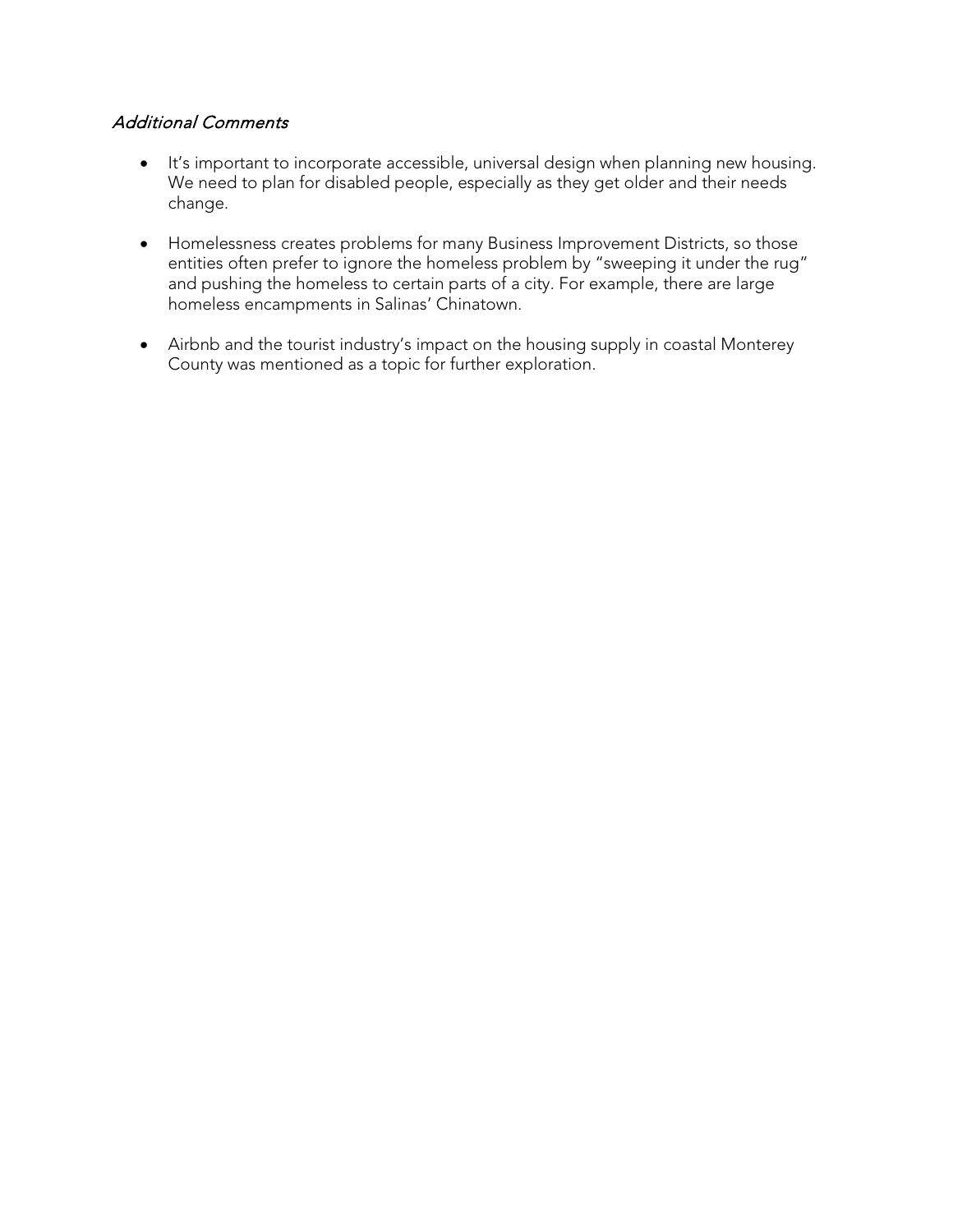# Appendix D: Partner Forum Discussion Questions

### Housing Barriers

- 1. What are the most common barriers to housing in your community?
- 2. Can you describe your community's experiences with housing discrimination or challenges finding housing?

### Addressing Fair Housing

- 3. If you received a fair housing complaint from your client or constituent, how would you handle it? What is the protocol you would follow? How would you assist them?
- 4. Does your organization provide resources or support for fair housing issues?
- 5. What are the greatest challenges to your agency in meeting fair housing needs?

### Protected Classes

- 6. Which protected classes have the greatest needs for improved service, and why?
- 7. Which protected classes' needs for fair housing in our region do you believe are relatively well served?

#### Raising Awareness

- 8. What are the greatest misconceptions or misunderstandings about housing barriers that you hear in your service area? What do you think may be the sources of this misinformation?
- 9. What do you find to be the greatest challenges to building community awareness about fair housing in your communities?
- 10. What community assets exist today that could be better used in addressing fair housing?

### Additional Comments

11. Do you have any additional comments or ideas related to the AI and the future of fair housing in the region?